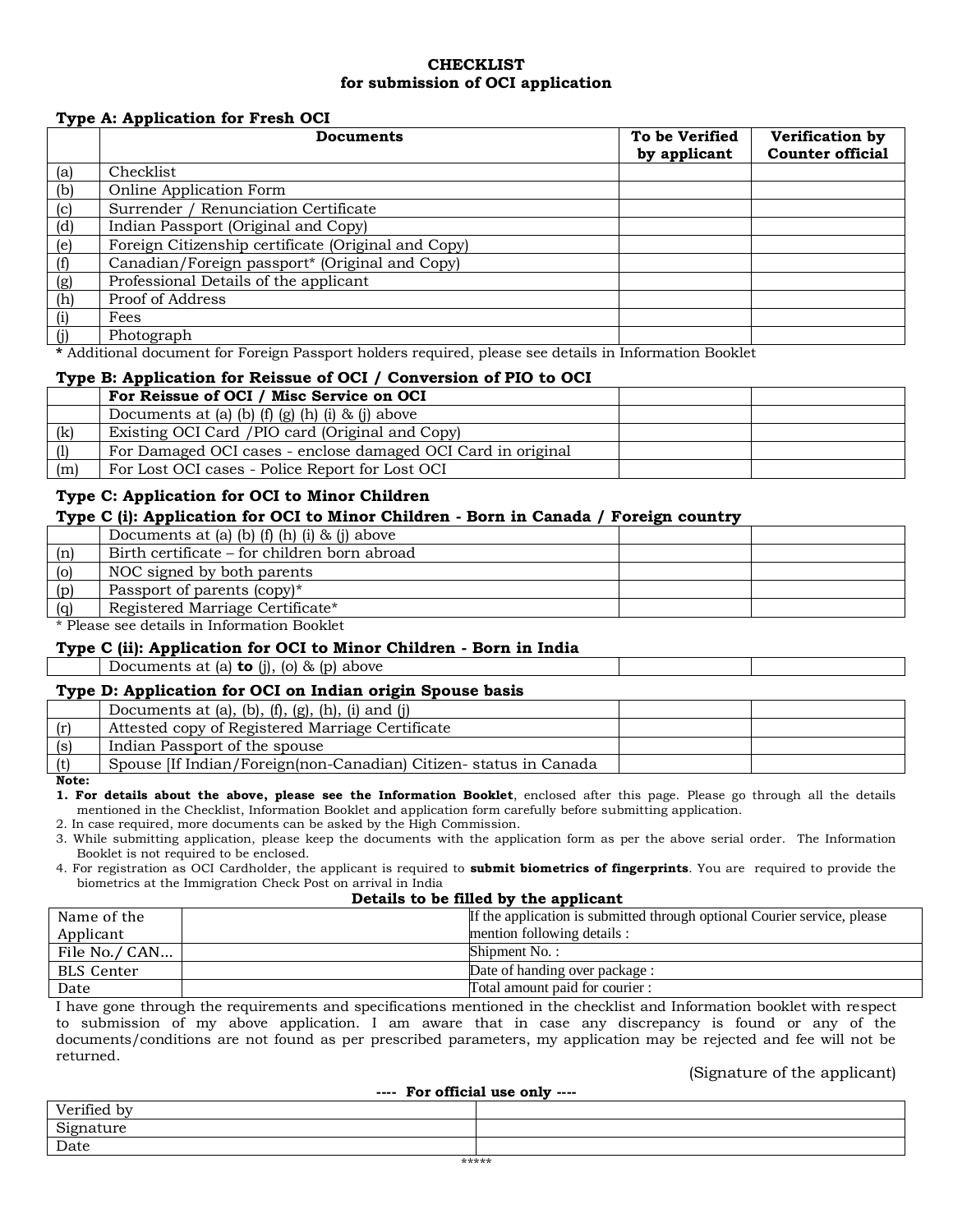# **Information Booklet for OCI application submission \*\*\***

## **Type A: Application for Fresh OCI**

### **(b) Online Application Form:**

i) The online application for OCI must be completed and submitted online. The form can be filled up and submitting online at the below link: https:/ [ociservices.gov.in /](https://embassy.passportindia.gov.in/)

ii) A step-wise process for filling up online OCI can be seen at the below link:

<https://www.hciottawa.gov.in/pdf/Step-wise-process-for-OCI-application-new.pdf>

iii) Must select the correct Indian High Commission / Consulate, based on the place where you reside in Canada and the Consular jurisdiction of Indian High Commission / Consulate. The consular jurisdiction can be viewed at: <https://www.blsindia-canada.com/usefullinks.php>

(iv) In the online form, please fill up the column related to "Relationship with the root Indian" carefully. Herein the applicant is expected to mention the relation through which his/her Indian origin is established. For example, the applicant himself/herself was Indian Passport holder – "self" to be mentioned. If Father/Mother/Grandfather/Grandmother/Spouse was Indian national – then you need to write the exact relation by which the applicant's Indian origin is established i.e., "Father" or "Mother" "Grandfather" "Grandmother" "Spouse".

v) All the personal particulars / data entries of the OCI application should match with the current Passport. The name of parents & spouse should match as mentioned in their Indian Passport.

#### vi) **After online submission of application form, no changes can be made manually / hand writing. In case of any error / changes, please fill a fresh new online application form and use that for further submission to BLS.**

### **Please note:**

or

- i) BLS International Employees cannot edit or make any changes to your online application form.
- ii) High commission of India, Ottawa reserves the Right to Call for Additional Documents, as considered necessary.

### **(c) Surrender / Renunciation Certificate (copy**)

Please enclose the copy of your Surrender / Renunciation Certificate of old Indian passport.

the copy of old Indian Passport having stamp "Cancelled on account of acquiring Foreign / Canadian citizenship"

## **(d) Indian Passport (Original and copy)**

Please enclose the photo page (first page) of your Indian Passport having photographs and details. Also, enclose the last page of showing the details of parents name and address. If there are any endorsements on the page, kindly enclose copy of those pages as well.

In case Indian passport is not available, please provide copy of Nativity Certificate / Domicile certificate issued by competent authority in India as your proof of Indian Origin. The Nativity Certificate / Domicile certificate to be attested by Ministry of External Affairs, Govt. of India, New Delhi.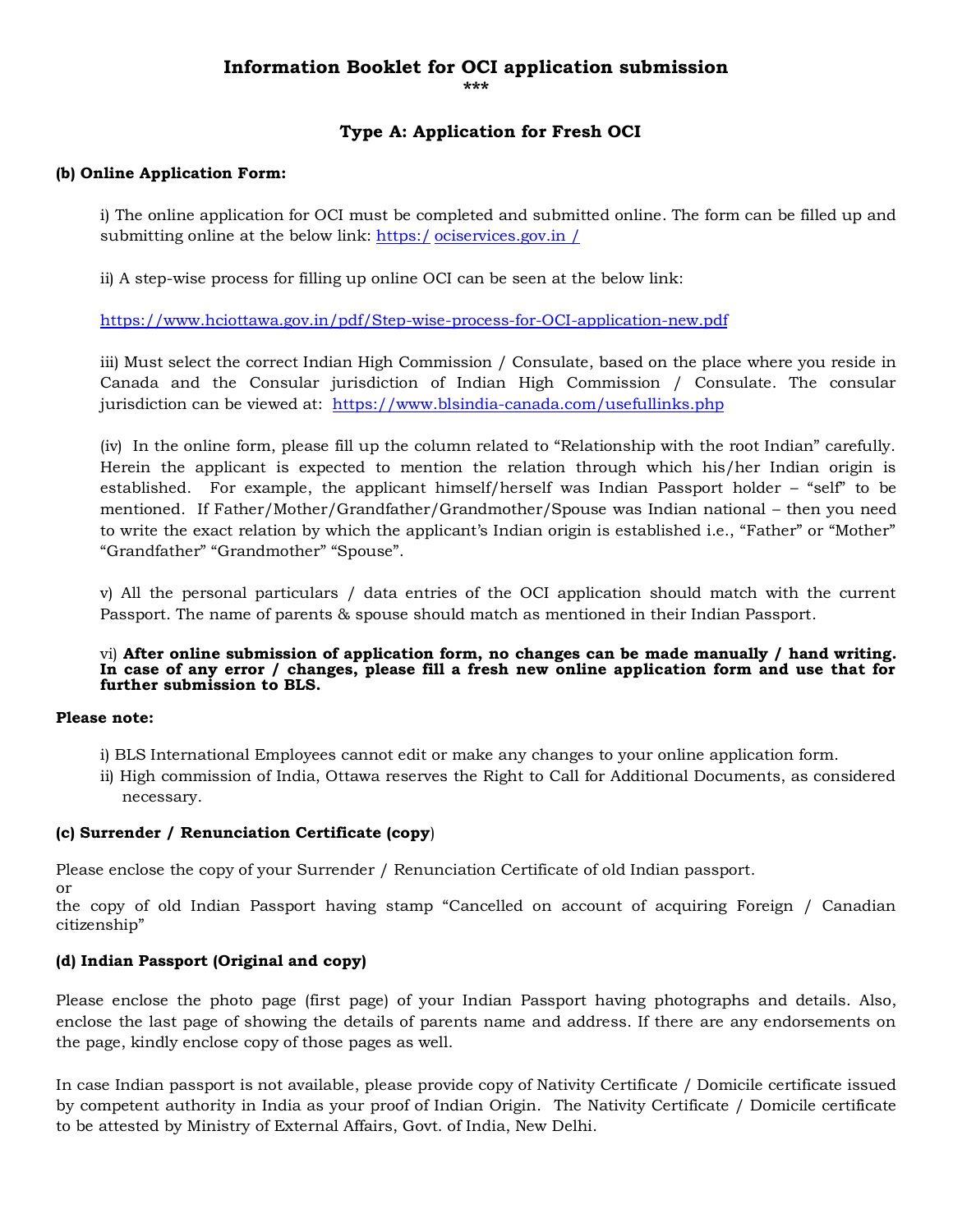## **(e) Foreign Citizenship certificate / Card (Original and copy)**

Please enclose Original and a copy of your Canadian / Foreign Citizenship Certificate. If Citizenship certificate is not available, you can enclose copy of your Citizenship card.

## **(f) Canadian passport / Foreign Passport (Original and copy) (duly signed)**

Please enclose photo page of your Canadian / Foreign Passport having photographs and details of your passport. Original Passport is required to be submitted with the OCI application. A minimum six months or more validity on your passport is required for applying for OCI.

# In case of foreign passport i.e., other than Canadian please provide the following two additional documents:

- (i) Status in Canada (PR / Work Permit / Study Permit / Visa)
- (ii) Additional form as per link below <https://blsindia-canada.com/forms/non-canadian-form.pdf>

## **(g) Professional Details of the applicant:**

Please enclose a letter mentioning your profession / occupation details in Canada.

## **(h) Proof of address in Canada**

Please enclose any one of the following document as proof of present address:

- i) Driving License
- ii) Photo ID issued by the Ontario Government
- iii) Utility Bills(Electricity/water/Gas/Phone/Internet etc)-must be recent

# For OCI application of Minor children - Proof of address of both of the parent to be submitted.

**Note:** Address proof must match with the address provided in the application form.

| (i) Fees:                                      |                |
|------------------------------------------------|----------------|
| Fresh OCI                                      | CAD \$ 345 /-  |
| Miscellaneous OCI (re-issue of OCI)            | $CAD$ \$ 35/-  |
| OCI in-lieu of Lost / Damaged OCI / PIO to OCI | $CAD$ \$ 128/- |

**Note:**

- 1. The fees to be paid in the form of Money order or Demand draft in favor of "High Commission of India, Ottawa" / "Consulate General of India, Toronto" / Consulate General of India, Vancouver" – as applicable.
- 2. The above fees is excluding service fee, courier charges and other value added services provided by BLS. The additional service fee, courier charges, etc., to be paid separately to BLS.

3. Fee once paid will not be returned in any case.

## **(j) Photograph**

One color photo as per below specification is required to be uploaded online with the OCI application. Photograph uploaded online must be the same as the physical photograph pasted on your OCI application form:

i) Size – 2 inch x 2 inch(51 mm x 51 mm)

- ii) Background –Background should be plain white colored without borders
- iii) Clothes Dark colour
- iv) Eyes Open

Please see the below link for the correctness of the Photograph. Cross check each and every example to confirm if it is matching with the required parameter of the Photograph.

[https://www.hciottawa.gov.in/pdf/Photo\\_Specification.pdf](https://www.hciottawa.gov.in/pdf/Photo_Specification.pdf)

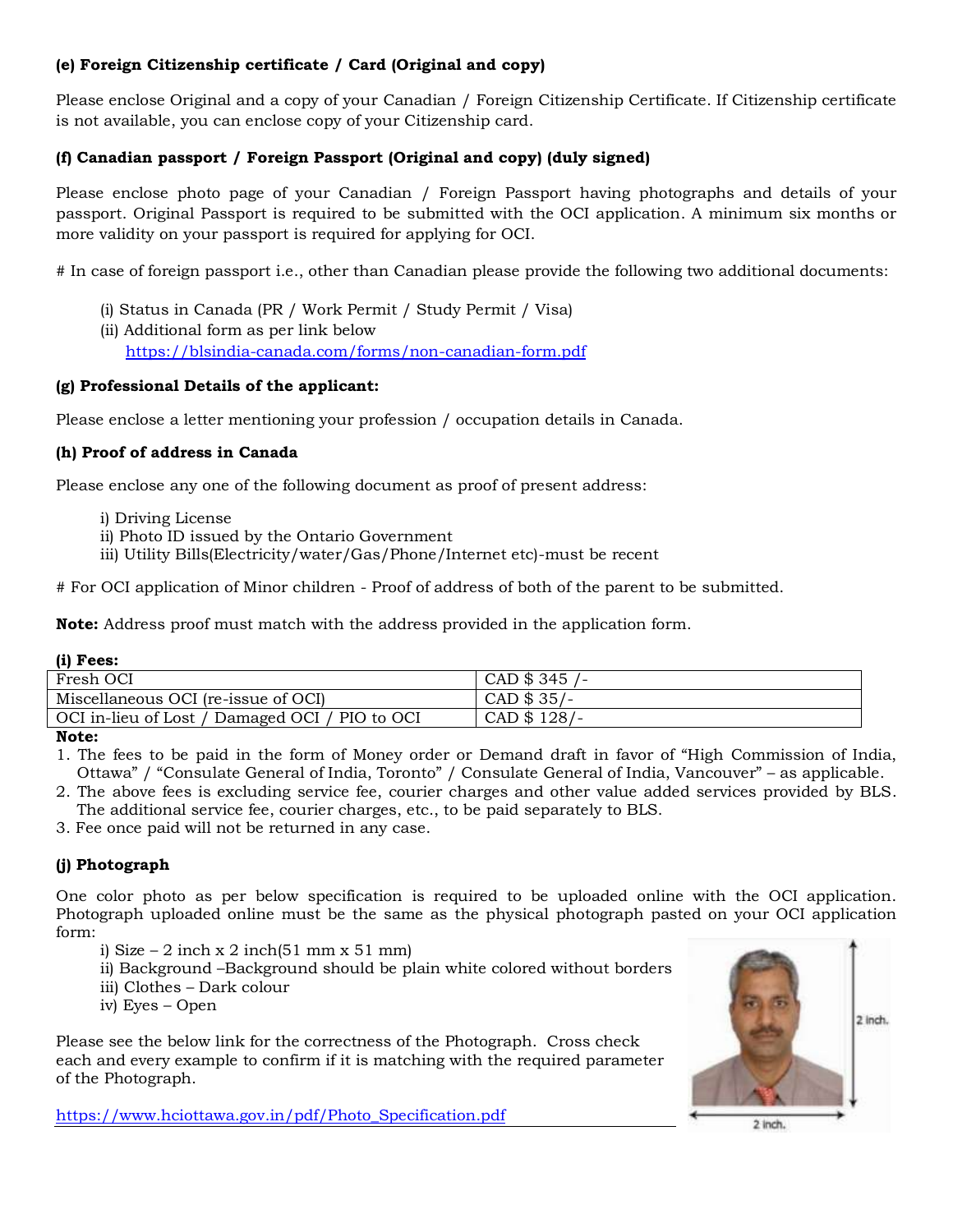With the recent relaxations in re-issue of OCI cards, now re-issue of OCI Card is applicable only for the following:

- (i) OCI Card holder, who obtained the OCI card at the age of 20 years or below, is required to get the OCI Card re-issued only once when a new passport is issued after completing 20 years of age;
- (ii) In lieu of Loss of OCI Card
- (iii) In lieu of Damage of OCI Card

**# Documents** at (a), (b), (f), (g), (h), (i) and (j) above and remaining documents as below

## **(k) Existing OCI card (original and copy)**

Kindly submit the existing OCI card along with a copy of the first and last page of OCI showing photograph and details of the OCI card.

## **(l) For re-issue of OCI Card in lieu of Damage OCI Card**

Please enclose damaged OCI Card in original

### **(m) Police Report for Lost OCI**

In case OCI application is submitted for re-issue of OCI in lieu of lost OCI, please enclose Police Report (long) for the Lost OCI.

**Interview** - There will be a mandatory personal interview of all Lost & Damaged OCI cases. All such application is required to be first submitted at BLS for pre-approval.

# **Type C: Application for OCI to Minor Children**

## **Type C (i): Application for OCI to Minor Children - Born in Canada / Foreign country**

**# Documents** at (a), (b), (f), (h), (i) and (j) above and remaining documents as below

## **(n) Birth Certificate (Original and copy)**

Please enclose the Birth Certificate issued by the Government authority having name of both the parent of the child.

If Birth Certificate is issued by any other foreign Country than Canada, then the Birth Certificate is required to be attested by the High Commission / Embassy / Consulate of that Country in Canada.

### **(o) NOC signed by both parents**

Joint self-declaration with photographs and signatures of both parents, mentioning their mobile numbers and email IDs, stating their no objection for their minor child to apply for the OCI card is required to be enclosed with the OCI application of minor children. The format of OCI can be downloaded from the below link :

### <https://www.blsindia-canada.com/CanadaVisaCCT/no-objection-letter.pdf>

Besides the above NOC, both the parents are also required to sign the OCI application at the end of the OCI application. The parent's signature should be similar to their signature in the other documents viz., Indian passports, OCI, Canadian passport.